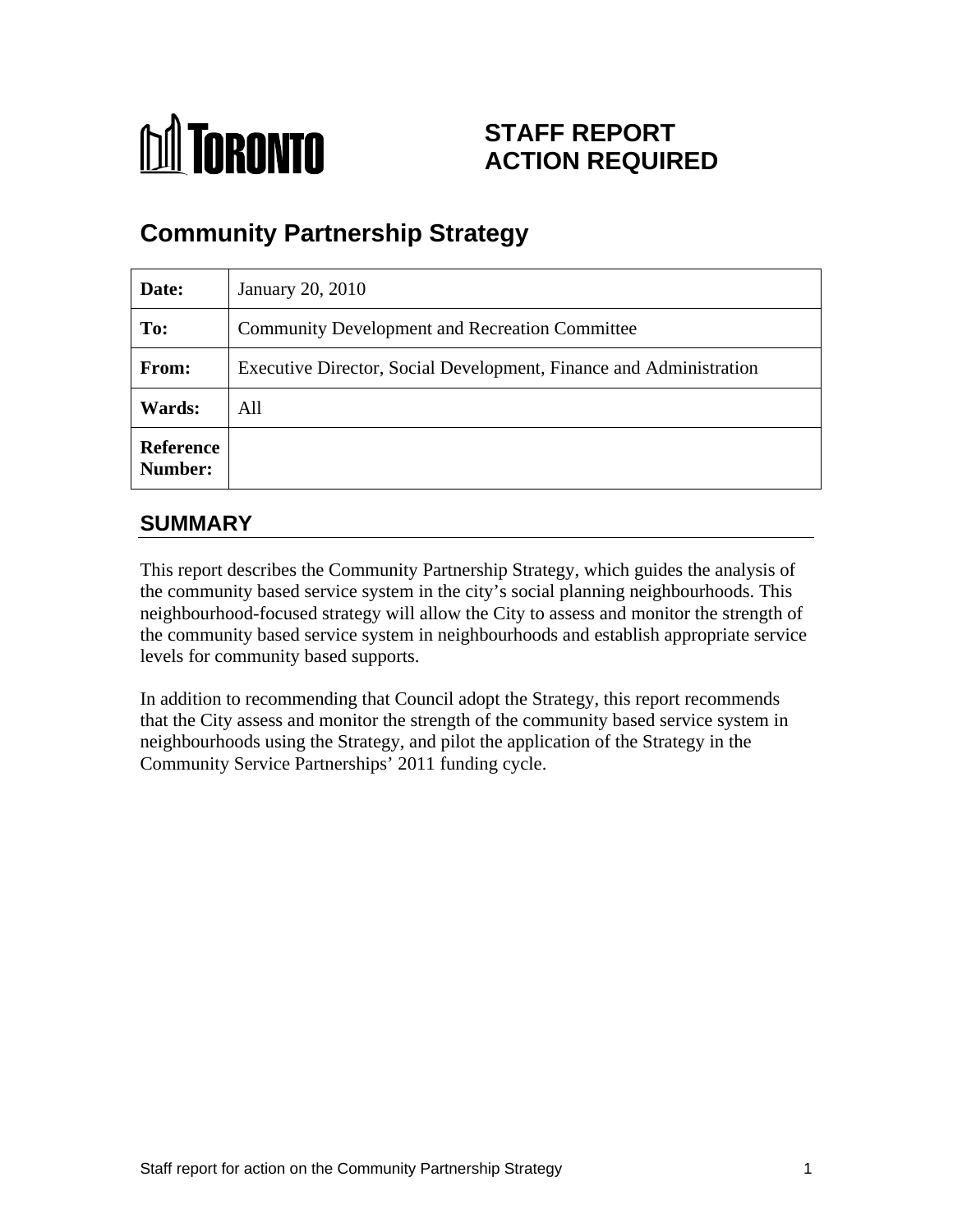## **RECOMMENDATIONS**

#### **The Executive Director, Social Development, Finance and Administration, recommends that:**

- 1. Council adopt the Community Partnership Strategy, which describes the community based service system in the City social planning neighbourhoods in terms of six system components and five categories of measures:
	- a. System Components: Organizations, Services, Space, Connections, Resources, and Governance;
	- b. Measure Categories: Quantifiers, Accessibility, Adaptability, Effectiveness and Equity;
- 2. The Executive Director, Social Development, Finance and Administration assess and monitor the strength of the community based service system in neighbourhoods using the Community Partnership Strategy;
- 3. The Executive Director, Social Development, Finance and Administration report periodically to the Community Development and Recreation Committee on the results of this assessment and monitoring process;
- 4. The Executive Director, Social Development, Finance and Administration, continue to work with the City's Agencies, Boards, Commissions, Divisions, external funders and community representatives on the ongoing refinement, application and evaluation of the Community Partnership Strategy;
- 5. The Corporate Grants Lead pilot the application of the Community Partnership Strategy in the 2011 cycle of the Community Service Partnerships and report back to the Community Development and Recreation Committee on potential application of the Community Partnership Strategy to other Community Partnership and Investment Programs following the evaluation of this pilot.

## **FINANCIAL IMPACT**

The adoption of this report will have no financial impact beyond what has already been approved in the 2009 operating budget.

The Deputy City Manager and Chief Financial Officer has reviewed this report and agrees with the financial impact information.

#### **EQUITY IMPACT**

The Community Partnership Strategy supports an equity analysis of the community based service system in neighbourhoods. The application of the Strategy will allow the City to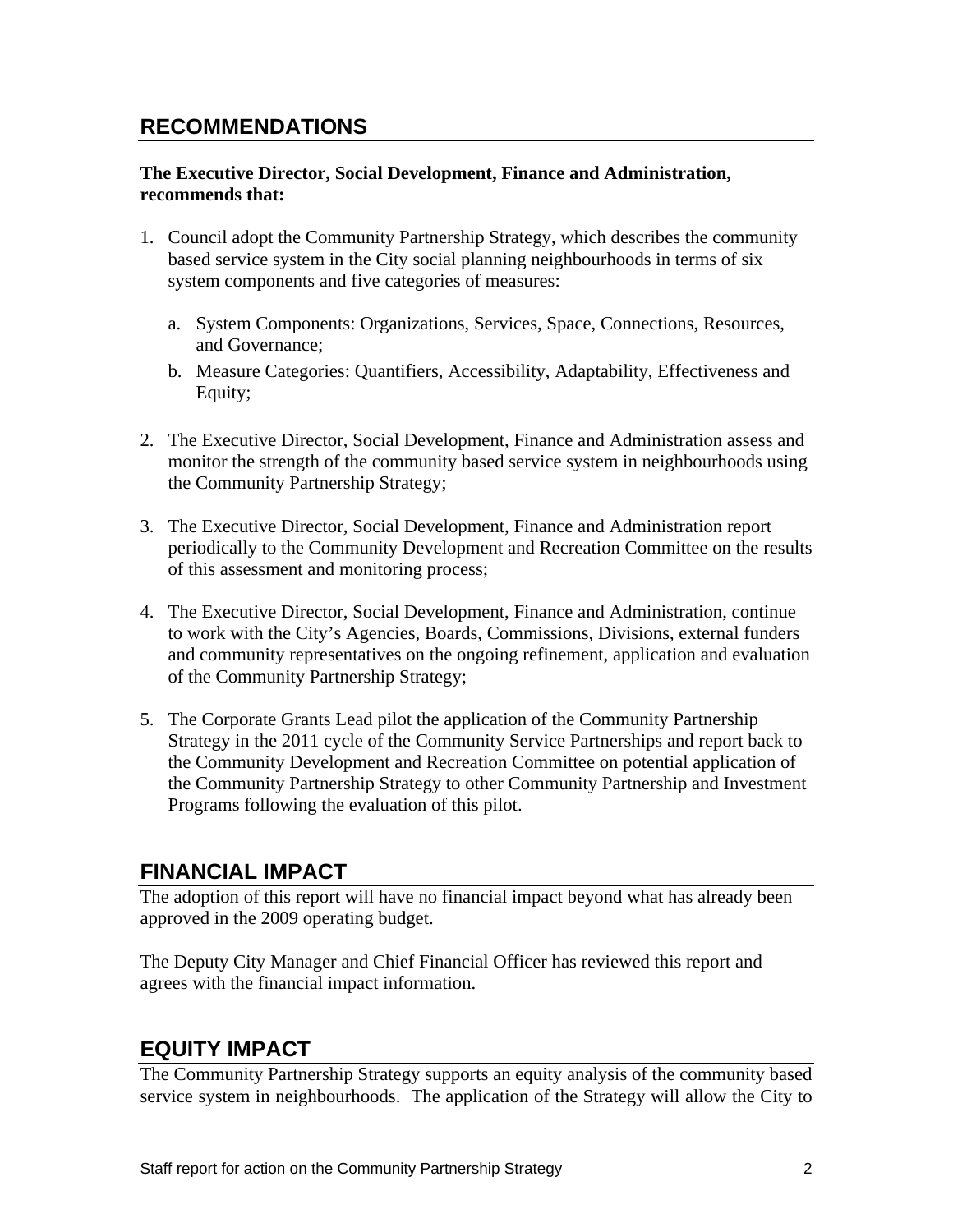better understand how its various partnerships with the community based service system affect the equity of this system in neighbourhoods and across the city.

The Community Partnership Strategy is a place-based tool that supports an analysis of the community based service system in neighbourhoods. Within this neighbourhood focus, the Strategy supports the analysis of the needs of different population groups, including equity-seeking groups. As a result, the implementation of the Strategy may enhance the City's capacity to address the needs of equity-seeking groups in the neighbourhoods where they live.

#### **DECISION HISTORY**

At its meeting on November 14, 2008, Council adopted the report titled "Development of the Community Partnership Strategy." <http://www.toronto.ca/legdocs/mmis/2008/cd/bgrd/backgroundfile-17230.pdf>

The Community Partnership Strategy has been developed in the context of the City's place-based work. Council formalised its place-based approach with the adoption of 13 priority neighbourhood areas at its meeting on October 26, 27, 28 and 31, 2005. <http://www.toronto.ca/legdocs/2005/agendas/council/cc051026/pof9rpt/cl006.pdf>

#### **ISSUE BACKGROUND**

Over the years, Toronto has developed a very sophisticated human service system. This system is a mixed model that has moved away from an exclusive reliance on municipal service delivery to one based on partnerships between the city, community organizations, and for-profit service providers.

The strength of this system lies in the extensive City-community partnerships that support it. Working with community service organizations, ethno-racial groups, cultural organizations and many others, the City has developed a service system more responsive than it would have been able to achieve on its own. It has been able to reach out to all parts of Toronto to work with changing populations, identify evolving community needs and develop flexible, innovative and cost-effective ways of meeting them.

As a result of the nature of this system, the City depends on the community based sector to achieve its service and strategic goals in almost every area of human service.<br>Divisions as diverse as Children's Services, Economic Development and Culture,<br>Employment and Social Services, Long Term Care Homes and Serv and Recreation, Public Health, Shelter, Support and Housing Administration, Social Development, Finance and Administration, Transportation Services and the Toronto

<sup>&</sup>lt;sup>1</sup> Throughout this report "non profit sector" is used to refer to the entire range of non-profit organizations, both incorporated and unincorporated. "Community based sector" is used to refer to the subset of the nonprofit sector comprised of organizations with community-defined mandates. It excludes all public and quasi-public institutions with mandates defined by an order of government, such as City ABCs, hospitals, schools and school boards, and crown corporations.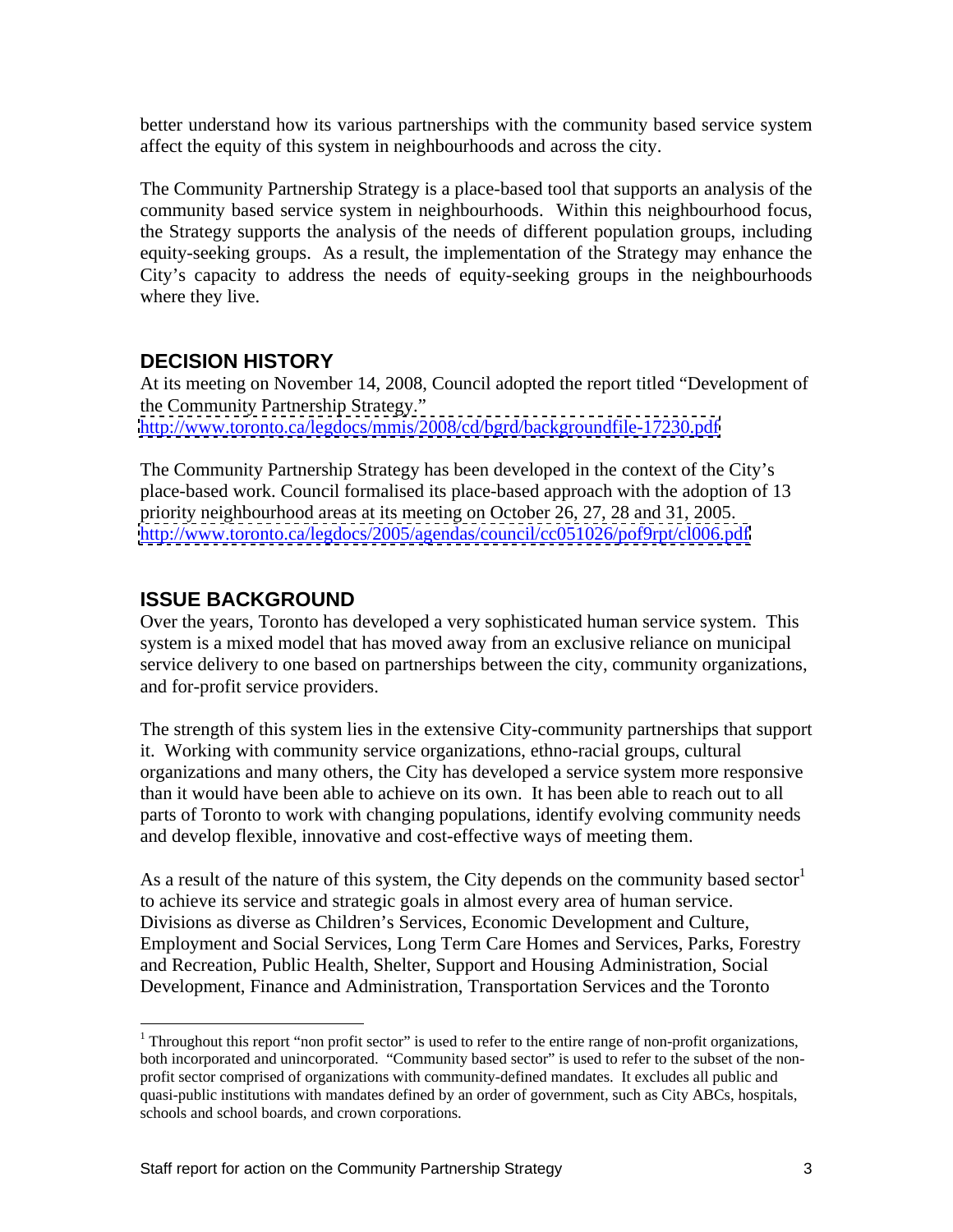Environment Office all provide financial resources to the community based service system as a means of advancing their divisional mandates.

Even those City divisions and Agencies, Boards and Commissions (ABCs) that do not provide financial resources to the community based sector for service delivery have a variety of partnerships with the sector that are designed to enhance services and improve the quality of life for residents.

These City-community partnerships are possible in such wide variety because of the diversity of the community based sector. Community organizations are active in almost every area of social, economic, and community life – in health care, education, economic development, social services, employment, training and skills development, financial services, the environment, culture, the arts, recreation, religion, and spiritual pursuits.

The sector is not only diverse, it is also of significant size. Although figures specific to Toronto are not available, across Canada the community based sector employs almost one million people, more than eleven times the number of employees in the automotive industry and four times more than the agricultural sector. In 2005, its gross domestic product amounted to \$31.0 billion, accounting for 2.4% of the Canadian economy. The sector owns important assets, produces a vast array of goods and services, and generates significant revenues. It also supports the activities of millions of volunteers who contribute a billion hours of time each year.

In spite of its importance both to the City and to the economy, there is little Toronto specific information available about the community based service system, and no tool currently available to help understand its overall functioning. This lack of analytical tools and supporting information makes it difficult to determine where the community based service system is functioning at an appropriate level and where it might need to be strengthened.

The first attempt to analyse service levels in the community based service system in Toronto was made in 2005 by the Strong Neighbourhoods Task Force (SNTF). A joint City-United Way Toronto initiative, the SNTF brought together private, public and community sector representatives to develop a strategy to support Toronto's vulnerable

neighbourhoods.<br>The SNTF measured the strength of social supports available to neighbourhoods by measuring how close residents were to eleven different services they might most need. The Task Force considered a mixture of both public and community based services, and identified a total of nine neighbourhoods with poor service levels and high levels of social need. This service level analysis was one of the elements considered by the City when it subsequently established its 13 priority neighbourhood areas.

The Community Partnership Strategy builds on the work of the SNTF, but focuses exclusively on the community based service system in neighbourhoods. It is designed to complement the extensive service planning approaches that the City and its ABCs already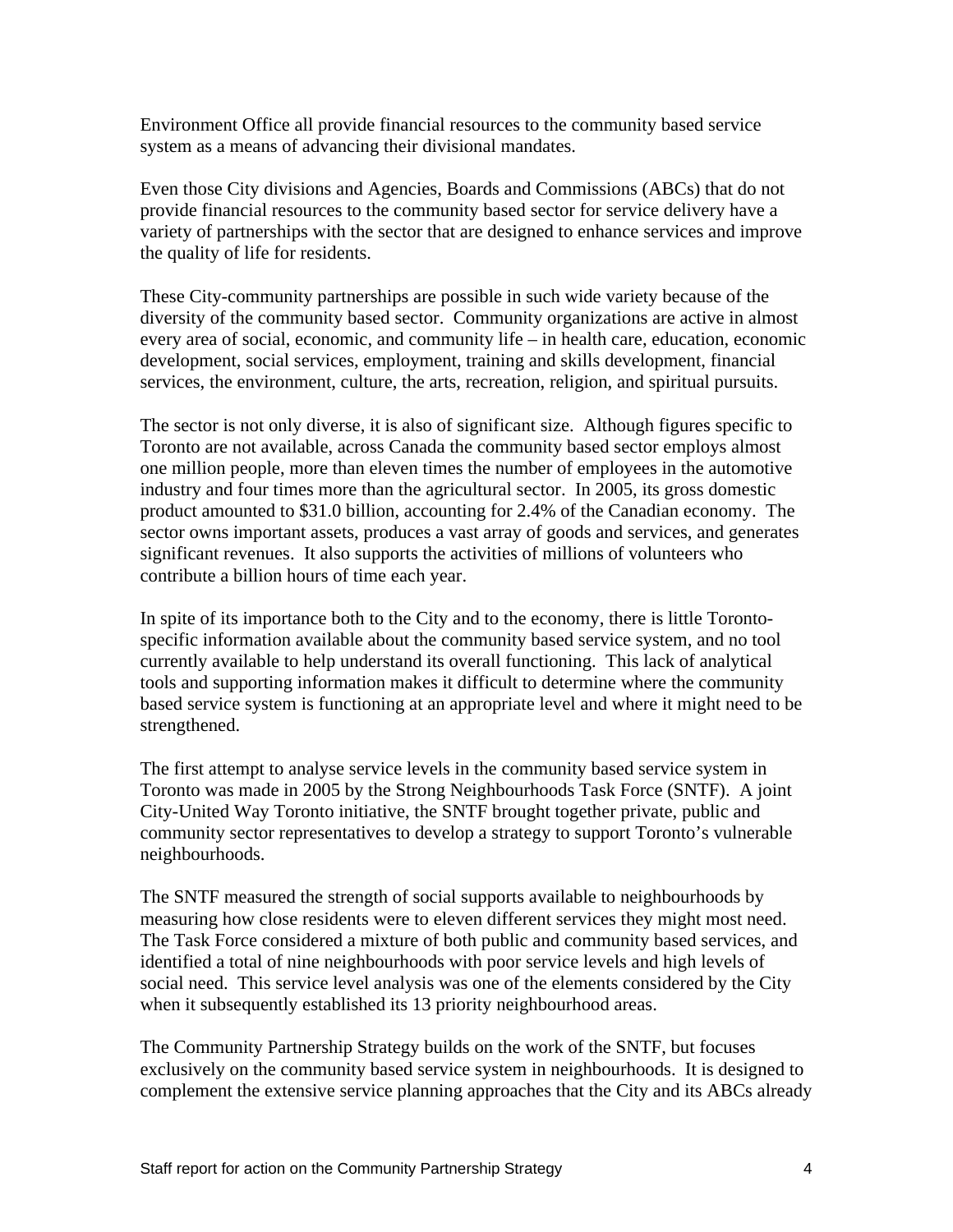have in place by providing an analysis of the strength of the community based sector with which the City is so closely linked.

#### **COMMENTS**

The Community Partnership Strategy was developed with the assistance of three different reference groups:

- A staff reference group comprised of representatives from nineteen divisions and special project offices, four ABCs and the Toronto District School Board;
- A community reference group comprised of representatives from seven different community based organizations and networks; and
- A funder reference group comprised of eight key governmental and non governmental funders in Toronto.

Appendix A provides a complete list of reference group member organizations.

During 2009, these three reference groups assisted in the development of a draft Strategy for public consultation. Five public consultation sessions were held across the city during the last two weeks of November 2009, and were attended by approximately 220 representatives from community organizations, along with City staff and representatives of other funders. The results of the consultation sessions were presented to the reference groups in early December, and the Strategy finalised with their assistance.

#### **The Community Based Service System**

As a standard part of its due diligence practices, the City assesses and monitors the strength of those individual community based organizations with which it has a financial relationship. These assessments are conducted with a variety of tools, including funding criteria, risk management frameworks, contracts and letters of understanding, site visits, reports, and policies in areas as diverse as financial management and anti-racism. These tools allow the City to better understand the strength of individual organizations, and help it maximise the impact that City resources have on community needs.

The Community Partnership Strategy provides the City with a tool to assess and monitor the strength of the community based service system at the system level in neighbourhoods. Unlike the City's existing tools, it does not focus on the strength of individual organizations, but rather provides a means for understanding the way the full range of community based organizations and services work together to support residents in their neighbourhoods.

The Strategy describes the community based service system in neighbourhoods in terms of six distinct components:

1. Organizations – community based non-profit organizations. This component excludes non-profit organizations with mandates prescribed by the federal,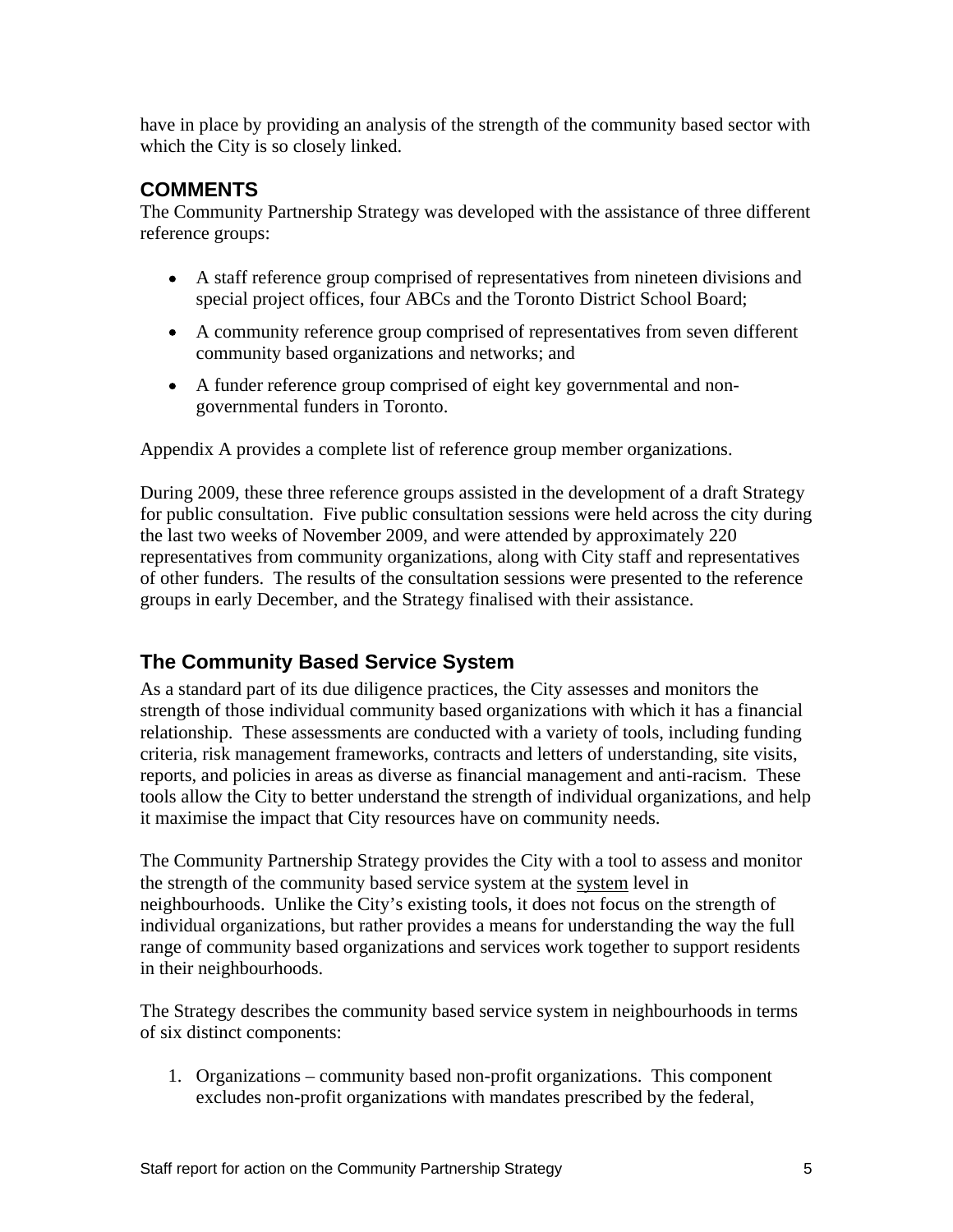provincial or municipal governments, such as hospitals, schools and school boards, and City ABCs and crown corporations. It includes those faith-based organizations that provide community services that are clearly demarcated from their faith services at both the service and budget level.

- 2. Services services provided by the community based sector. This component excludes services provided by the private and public sectors, and by excluded non-profit organizations such as hospitals and City ABCs, and faith services.
- 3. Space indoor and outdoor spaces available to support the community based service system.
- 4. Connections links among the community based sector and with the community, the private sector, public sector and faith communities. This component includes links such as partnerships, communications, and joint programming.
- 5. Resources the inputs to the community based service system required to support its functioning. This component includes financial resources, staff and volunteers.
- 6. Governance the engagement, leadership, decision-making and accountability processes required to ensure the community based service system is community owned.

The Strategy includes five categories of measures that the City can use to assess and monitor the strength of the community based service system in neighbourhoods:

- 1. Quantifiers measures that indicate the size and scope of a component and the overall system, such as the number of organizations, the number of services, and the number of spaces.
- 2. Accessibility measures that indicate the accessibility of a component and the overall system in areas such as physical access, language, culture, and hours of operation.<br>3. Adaptability – measures that indicate the ability of a component and the overall
- system to both proactively and reactively address change.
- 4. Effectiveness measures that indicate whether the most effective use is being made of a component and the overall system.
- 5. Equity measures that indicate whether a component and the overall system are being used in a way that reflects community needs and priorities.

This report recommends that the City adopt the Community Partnership Strategy and assess and monitor the strength of the community based service system at the neighbourhood level using this Strategy. The report also recommends that the Executive Director, Social Development, Finance and Administration, report periodically to Council on the results of this assessment and monitoring process.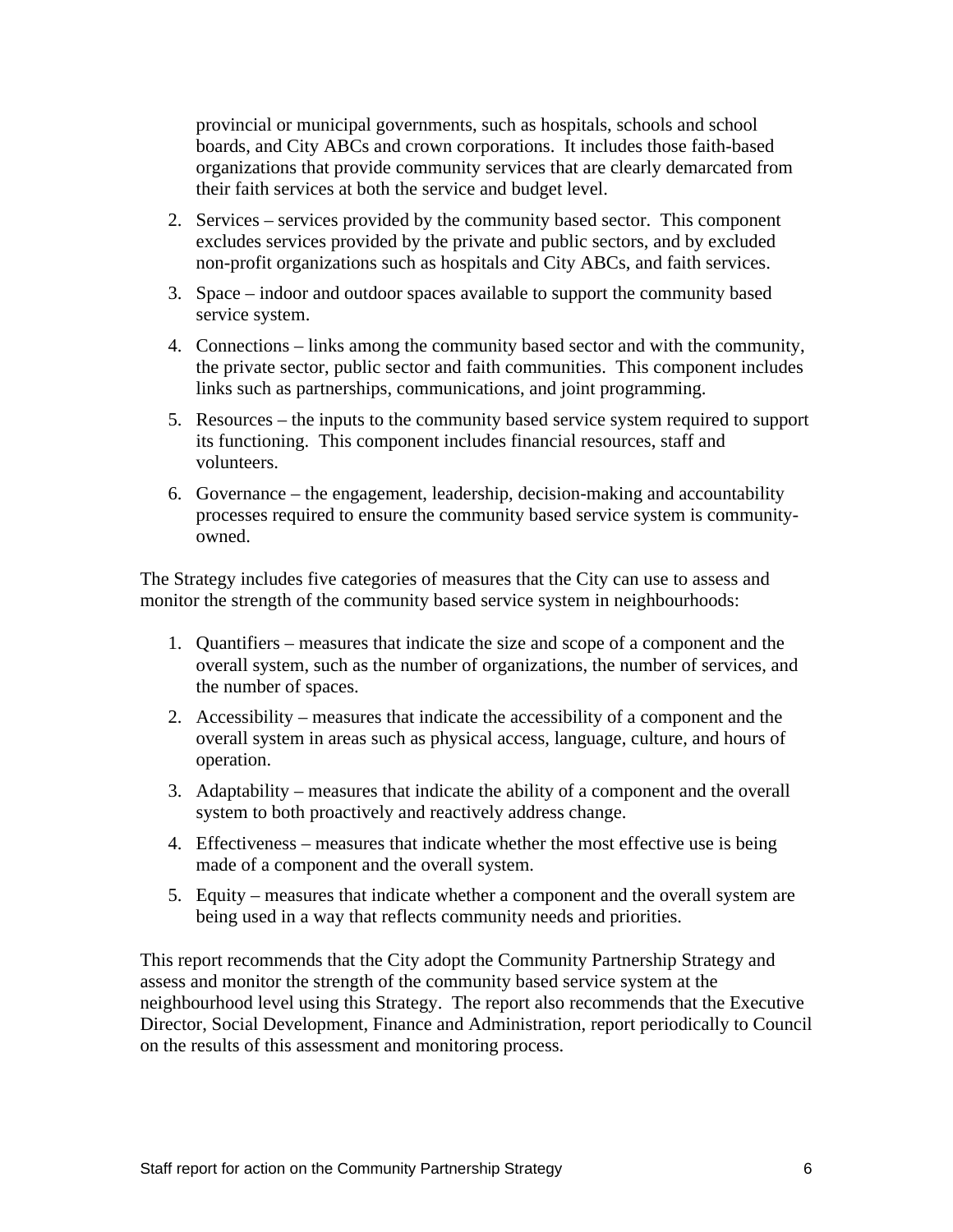#### **Implementation**

The Community Partnership Strategy is intended to be an iterative strategy, refined over time as the City's capacity to analyse the community based service system grows. The Strategy is also intended to be interactive, developed and refined based on significant and ongoing community engagement.

Participants in the Strategy's public consultation sessions proposed that the Strategy's ongoing engagement involve a broad range of stakeholders, including residents, businesses, faith communities, community organizations, community service users, and a variety of specific demographic groups. They envisioned a role for engagement in all aspects of the Strategy, including its ongoing refinement and validation, application, and its evaluation. Participants also thought a diverse set of engagement tools, from one-on one interviews to Web 2.0 strategies would be required.

This report recommends that the Executive Director, Social Development, Finance and Administration, continue to work with the three reference groups that have shaped the Strategy as its implementation proceeds. The work of the reference groups will focus on the development of a detailed engagement plan to support the ongoing refinement of the Strategy, an evaluation plan for the Strategy, and the development of additional measures and data, with an initial focus on measures of Accessibility. As a part of this first implementation, the Strategy will be populated with all currently

available data, and the resulting measures of the strength of the community based service system validated. The resulting analysis will then be applied during 2011 cycle of the Community Service Partnerships. The Community Service Partnerships (CSP) is a partnership program that provides

ongoing funding to support community programs that improve social outcomes for marginalized and vulnerable groups. As the Community Partnership and Investment Program's (CPIP) largest partnership program, the CSP is often used to pilot new initiatives such as the Corporate Grants Information System, and the changes initiated as a part of the Council-approved report "Options to Streamline and Improve Funding Administration" (2008).

The Strategy will be used to enhance the existing CSP allocation process. It will allow the CSP to consider both the way in which its funding recommendations might impact the strength of the community based service system, and the way in which the strength of the community based service system might impact the effectiveness of its funding recommendations.

By considering the broader community based service system in its allocations process, the CSP may be able to identify neighbourhoods where its funding impact could be enhanced by strengthening the overall community based service system in addition to addressing service needs. It may also assist in identifying the ways in which the CSP's funding recommendations could positively impact the accessibility, adaptability, effectiveness and equity of the overall community based service system.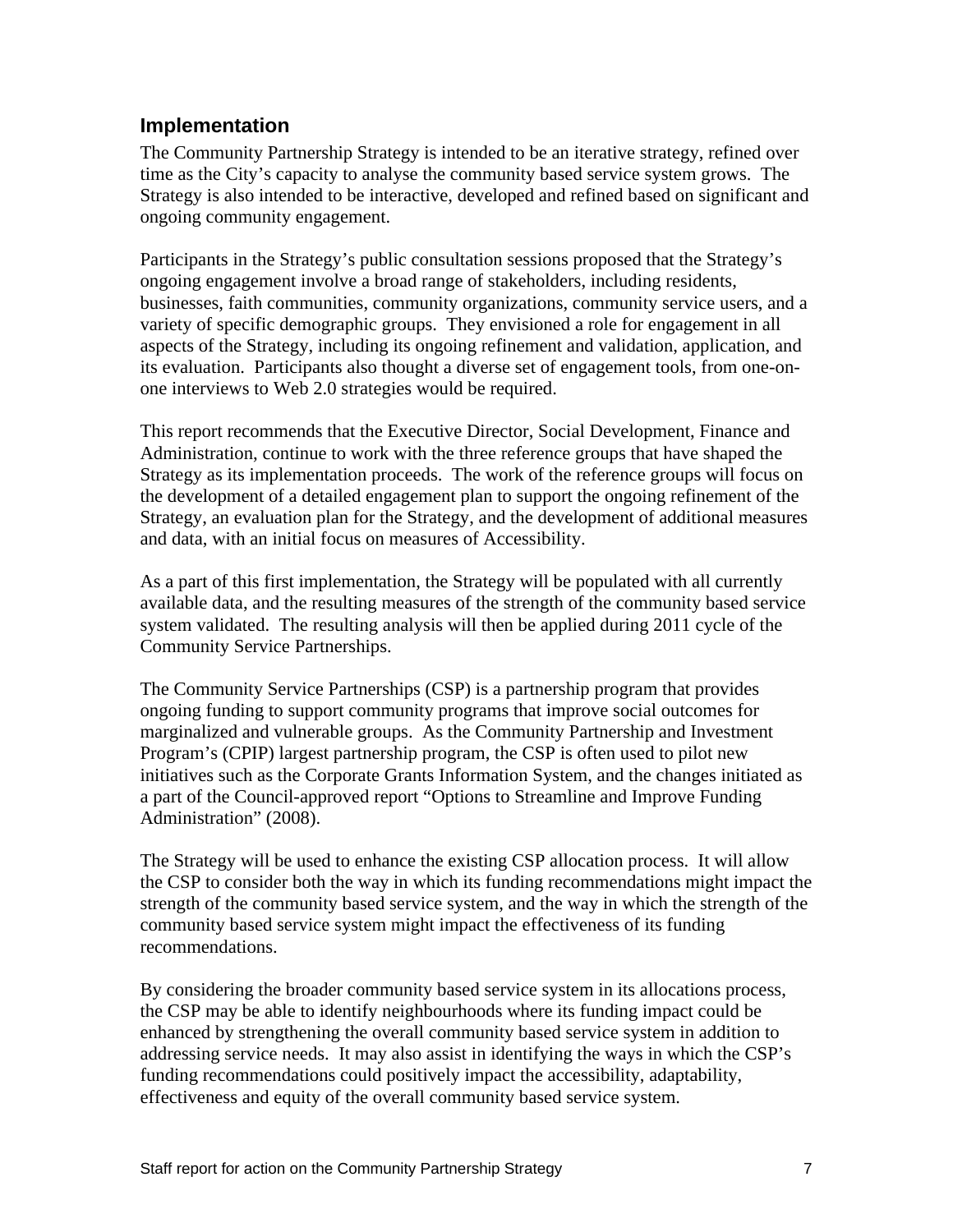Following its application in the 2011 CSP, the Strategy will be evaluated and its potential application to other CPIP programs assessed. As a part of this assessment, the Strategy's potential applications in other program areas will also be explored. Members of the Strategy's reference groups have already identified that the Strategy could complement their own planning processes. They have also noted that the Strategy could provide a common platform for the City, other governments, community funders, community organizations and neighbourhood residents to collaborate on their efforts to strengthen the community based service sector. Both of these possibilities will be explored as the Strategy is evaluated.

This report recommends that the Corporate Grants Lead pilot the application of the Strategy in the CSP, and report back to the Community Development and Recreation Committee on its possible application to other CPIP programs once the evaluation of the pilot is complete.

#### **CONTACT**

Chris Brillinger Director, Social Policy Analysis and Research Corporate Grants Lead

E-Mail: chilln@toronto.ca enterprise and contract the contract of the contract of the contract of the contract of the contract of the contract of the contract of the contract of the contract of the contract of the contract Tel: 416-392-8614 Fax: 416-392-4976

#### **SIGNATURE**

Lydia Fitchko Acting Executive Director Social Development, Finance and Administration

#### **ATTACHMENTS**

Appendix A – Reference Group Membership

 $\overline{\phantom{a}}$  , we are the contract of the contract of the contract of the contract of the contract of the contract of the contract of the contract of the contract of the contract of the contract of the contract of the cont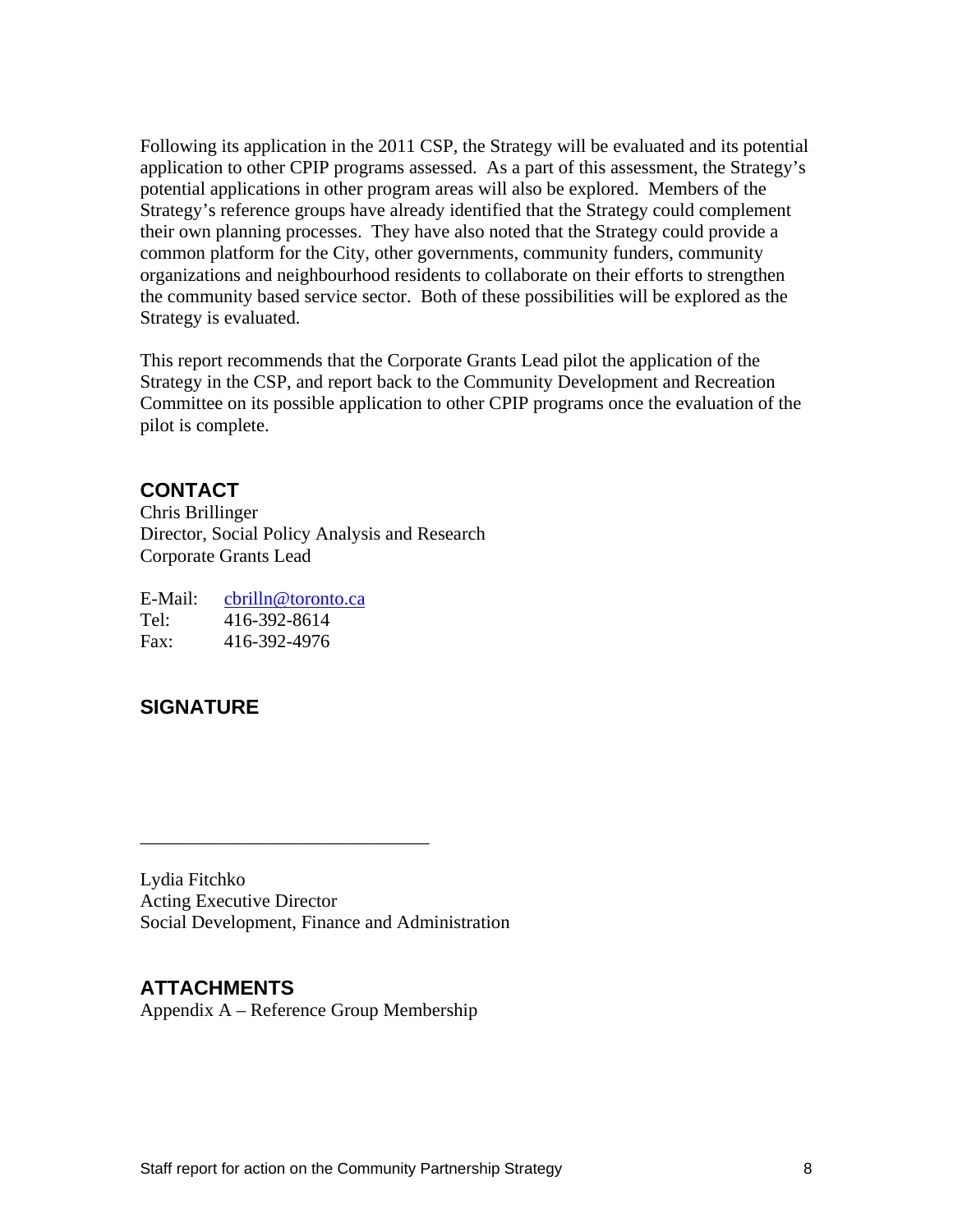#### **APPENDIX A – REFERENCE GROUP MEMBERSHIP**

## **Staff Reference Group Membership**

**Divisions/Special Project Offices**

Affordable Housing Office Children's Services City Planning Corporate Finance Economic Development Culture & Tourism Emergency Medical Services Employment & Social Services Fire Services Long Terms Care and Home Services Municipal Licensing & Standards Parks Forestry & Recreation Public Health **Public Health** Shelter Support & Housing Administration Social Development, Finance & Administration Strategic and Corporate Policy Technical Services Toronto Environment Office Toronto Water Transportation Services

#### **Agencies, Boards and Commissions**

Toronto Community Housing (including Toronto Housing Connections) Toronto Police Services Toronto Public Library Toronto Transit Commission

#### **Other**

Toronto District School Board